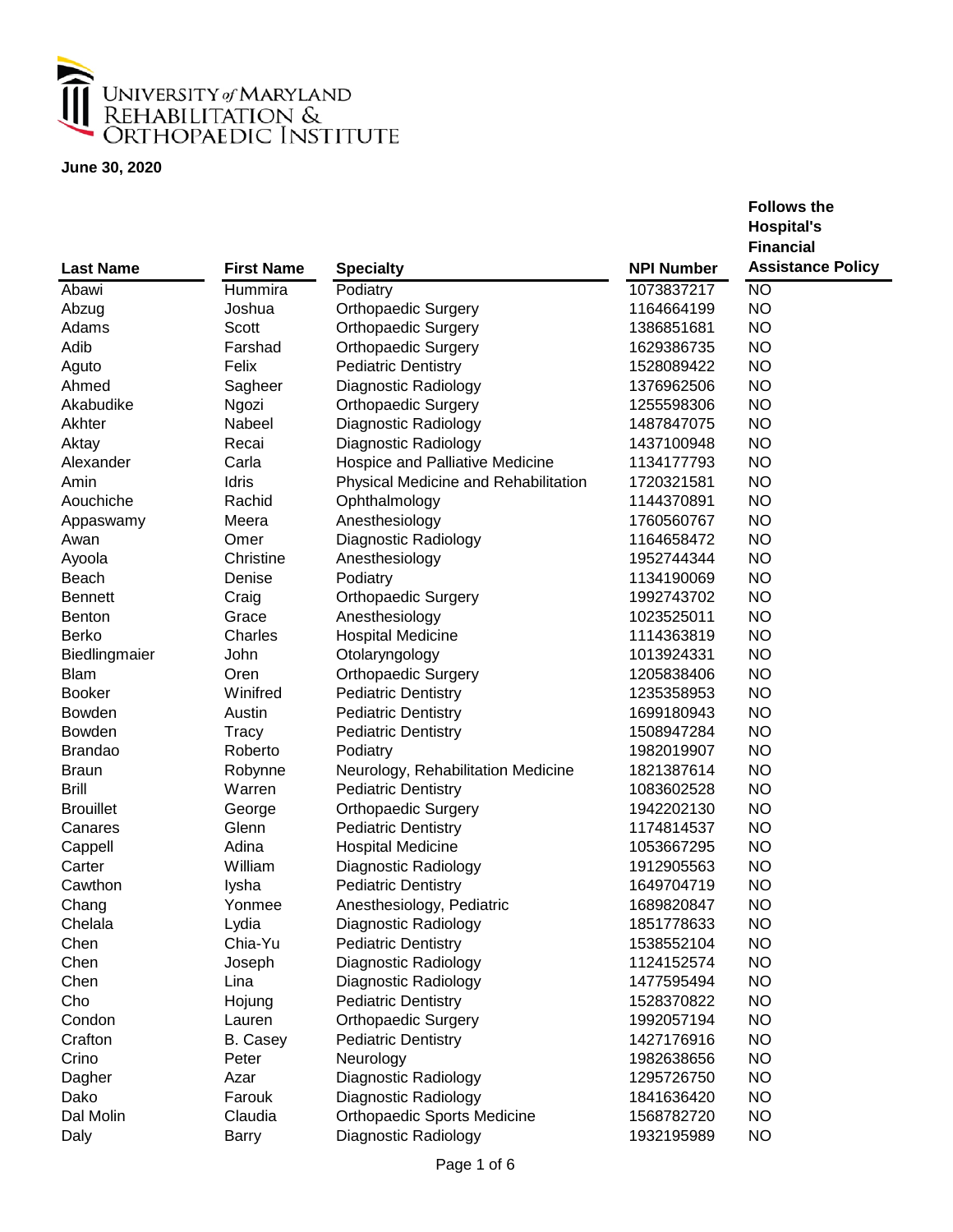

|                  |                   |                                      |                   | <b>Hospital's</b>        |
|------------------|-------------------|--------------------------------------|-------------------|--------------------------|
|                  |                   |                                      |                   | <b>Financial</b>         |
| <b>Last Name</b> | <b>First Name</b> | <b>Specialty</b>                     | <b>NPI Number</b> | <b>Assistance Policy</b> |
| Danna            | Natalie           | <b>Orthopaedic Surgery</b>           | 1528359569        | <b>NO</b>                |
| Dattwyler        | Matthew           | Diagnostic Radiology                 | 1285945956        | <b>NO</b>                |
| Daulat           | Wendy             | <b>Pediatric Dentistry</b>           | 1477619450        | <b>NO</b>                |
| Davis            | Derik             | Diagnostic Radiology                 | 1790952109        | <b>NO</b>                |
| Davis            | Hung              | <b>Internal Medicine</b>             | 1669446548        | <b>NO</b>                |
| Davuluri         | Madhavi           | <b>Hospital Medicine</b>             | 1487979530        | <b>NO</b>                |
| Devkota          | Hari              | <b>Hospital Medicine</b>             | 1124276670        | <b>NO</b>                |
| Dhar             | Vineet            | <b>Pediatric Dentistry</b>           | 1184914988        | <b>NO</b>                |
| <b>DiMino</b>    | Mark              | Anesthesiology                       | 1124061072        | <b>NO</b>                |
| Dimyan           | Michael           | Neurology                            | 1083652390        | <b>NO</b>                |
| Dreizin          | David             | Diagnostic Radiology                 | 1699948414        | <b>NO</b>                |
| Durrance         | Emily             | Podiatry                             | 1710114988        | <b>NO</b>                |
| Dy               | Diane             | Anesthesiology                       | 1023407335        | <b>NO</b>                |
| Eglseder         | W. Andrew         | <b>Orthopaedic Surgery</b>           | 1902863525        | <b>NO</b>                |
| Ellingboe        | Mary              | Anesthesiology, Pediatric            | 1366885527        | <b>NO</b>                |
| Elrafei          | Karim             | <b>Pediatric Dentistry</b>           | 1588979538        | <b>NO</b>                |
| Evans            | Anna              | Anesthesiology                       | 1811434624        | <b>NO</b>                |
| Evans            | Kristen           | <b>Pediatric Dentistry</b>           | 1902190655        | <b>NO</b>                |
| Fang             | Adam              | Diagnostic Radiology                 | 1639499288        | <b>NO</b>                |
| Fang             | Wei               | Diagnostic Radiology                 | 1700090396        | <b>NO</b>                |
| Fencel           | Robin             | <b>Orthopaedic Surgery</b>           | 1528423928        | <b>NO</b>                |
| Feyissa          | Solomon           | <b>Internal Medicine</b>             | 1073793782        | <b>NO</b>                |
| Fleiter          | Thorsten          | Diagnostic Radiology                 | 1669405643        | <b>NO</b>                |
| Folgueras        | Albert            | <b>Orthopaedic Surgery</b>           | 1164611034        | <b>NO</b>                |
| Ford             | Elizabeth         | Vascular Surgery                     | 1790121903        | <b>NO</b>                |
| Foster           | Sandra            | Anesthesiology                       | 1598703712        | <b>NO</b>                |
| Frazier          | Aletta            | Radiology, Cardiothoracic            | 1851319669        | <b>NO</b>                |
| Freeman          | Darrel            | Anesthesiology                       | 1063767200        | <b>NO</b>                |
| Fromberg         | David             | <b>Hospital Medicine</b>             | 1871904573        | <b>NO</b>                |
| Fuzaylov         | Vyacheslav        | Anesthesiology                       | 1396727012        | <b>NO</b>                |
| Gajjala          | Jhansi            | <b>Hospital Medicine</b>             | 1548437106        | <b>NO</b>                |
| Gandhi           | Dheeraj           | Diagnostic Radiology                 | 1780764670        | <b>NO</b>                |
| Gattu            | Kanchana          | Pain Management                      | 1881649101        | <b>NO</b>                |
| Gellad           | Fouad             | Diagnostic Radiology                 | 1033180450        | <b>NO</b>                |
| Gibson           | Carolyn           | Neurology, Rehabilitation Medicine   | 1124583950        | <b>NO</b>                |
| Gill             | Pamela            | Anesthesiology                       | 1144273525        | <b>NO</b>                |
| Gilotra          | Mohit             | <b>Orthopaedic Surgery</b>           | 1639379449        | <b>NO</b>                |
| Ginsberg         | Edward            | <b>Pediatric Dentistry</b>           | 1053534743        | NO.                      |
|                  |                   |                                      |                   |                          |
| Giusto           | Laura             | Urology                              | 1205118296        | NO.                      |
| Goldberg         | Stephen           | Psychiatry                           | 1710968102        | <b>NO</b>                |
| Gordon           | Ally              | Physician Assistant                  | 1487832663        | NO.                      |
| Gorman           | Mona              | Dentistry                            | 1740393230        | <b>YES</b>               |
| Gorman           | Peter             | Neurology, Rehabilitation Medicine   | 1700842895        | NO.                      |
| Gourab           | Krishnaj          | Physical Medicine and Rehabilitation | 1538394242        | <b>NO</b>                |
| Green            | Allison           | <b>Pediatric Dentistry</b>           | 1265695662        | <b>NO</b>                |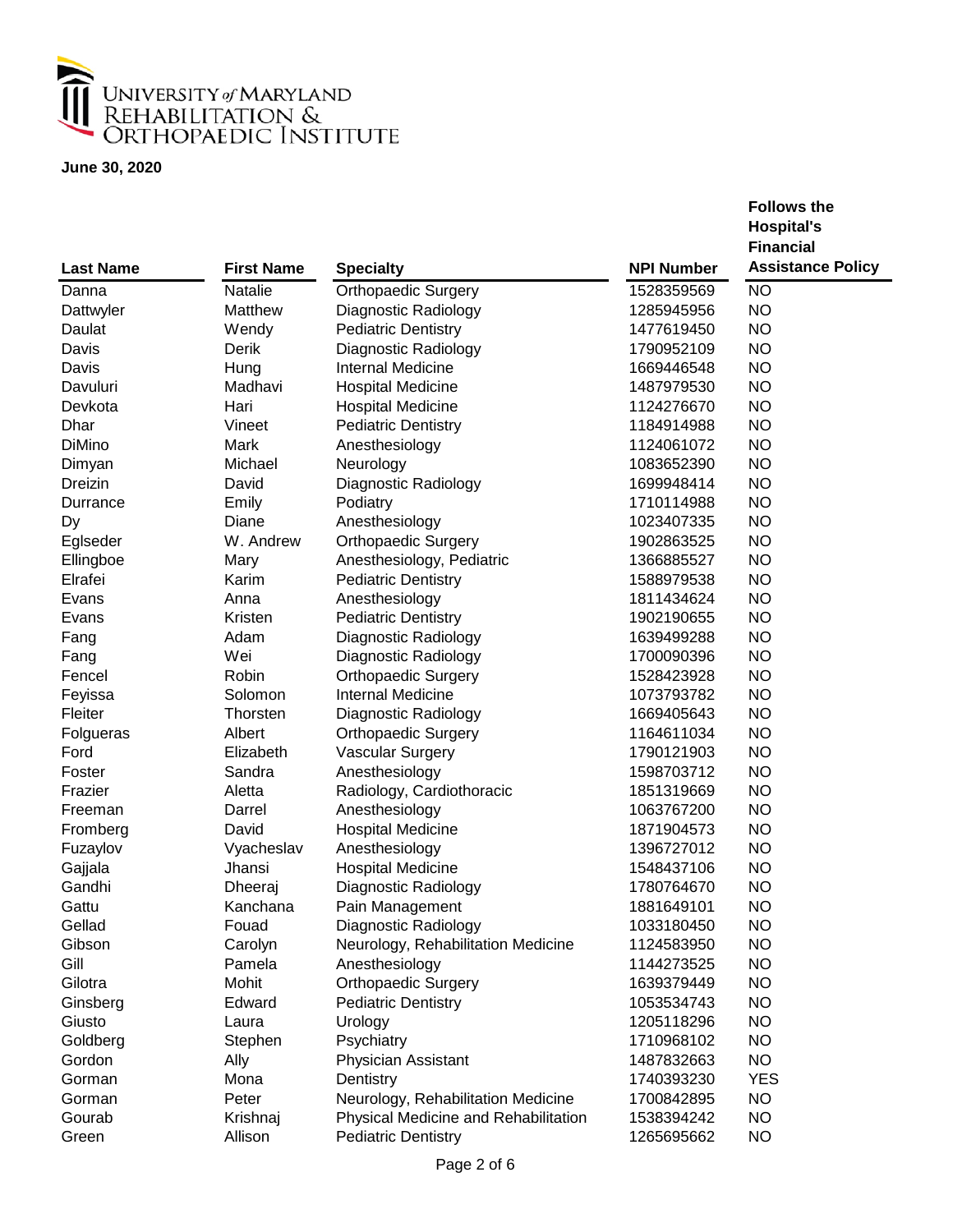

|                   |                   |                                      |                   | <b>Hospital's</b>        |
|-------------------|-------------------|--------------------------------------|-------------------|--------------------------|
|                   |                   |                                      |                   | <b>Financial</b>         |
| <b>Last Name</b>  | <b>First Name</b> | <b>Specialty</b>                     | <b>NPI Number</b> | <b>Assistance Policy</b> |
| Grosso            | Nicholas          | <b>Orthopaedic Surgery</b>           | 1376547125        | <b>NO</b>                |
| Guduri            | Vijaya            | <b>Hospital Medicine</b>             | 1386825271        | <b>NO</b>                |
| Hajj              | Samar             | Nuclear Radiology                    | 1073949780        | <b>NO</b>                |
| Hamlette          | Steven            | <b>Hospital Medicine</b>             | 1750364089        | <b>NO</b>                |
| Harton            | Marcia            | Psychiatry                           | 1164965935        | <b>YES</b>               |
| Hasan             | Syed              | <b>Orthopaedic Surgery</b>           | 1376633867        | <b>NO</b>                |
| Hebert            | Andrea            | Otolaryngology                       | 1053610709        | <b>NO</b>                |
| Henn              | Ralph             | Orthopaedic Surgery                  | 1144497959        | <b>NO</b>                |
| <b>Herskovits</b> | Edward            | Diagnostic Radiology                 | 1568490605        | <b>NO</b>                |
| Hildenbrand       | Frieda            | Anesthesiology                       | 1073952099        | <b>NO</b>                |
| Hindle            | Melissa           | Anesthesiology                       | 1598153736        | <b>NO</b>                |
| Hirsch            | Jeffrey           | Diagnostic Radiology                 | 1023097060        | <b>NO</b>                |
| Holmbeck          | Stephanie         | Anesthesiology                       | 1649723750        | <b>NO</b>                |
| Hong-Zohlman      | <b>Susie</b>      | Cardiovascular Disease               | 1134326754        | <b>NO</b>                |
| Hopp              | Jennifer          | Neurology                            | 1871548065        | <b>NO</b>                |
| Hossain           | Rydhwana          | Diagnostic Radiology                 | 1225325855        | <b>NO</b>                |
| Hostetter         | Jason             | Diagnostic Radiology                 | 1780950337        | <b>NO</b>                |
| Howell            | Devorah           | <b>Infectious Disease</b>            | 1043668569        | <b>NO</b>                |
| Hsu               | Marcos            | Acupuncture                          | 1225090111        | <b>NO</b>                |
| Jackson           | <b>Brian</b>      | Acupuncture                          | 1457585168        | <b>NO</b>                |
| Jahnigen          | Angelika          | <b>Pediatric Dentistry</b>           | 1780717728        | <b>NO</b>                |
| Jaiarj            | Nathinee          | <b>Pediatric Dentistry</b>           | 1982821351        | <b>NO</b>                |
| Jeudy             | Jean              | Diagnostic Radiology                 | 1316971435        | <b>NO</b>                |
| Jindal            | Gaurav            | Neuroradiology                       | 1184773186        | <b>NO</b>                |
| Johnson           | Aaron             | <b>Orthopaedic Surgery</b>           | 1538420641        | <b>NO</b>                |
| Johnson           | Kelly             | Urology                              | 1871732503        | <b>NO</b>                |
| Johnson           | Rachel            | Anesthesiology                       | 1699118018        | <b>NO</b>                |
| Jones             | Stephanie         | Anesthesiology, Pediatric            | 1689916140        | <b>NO</b>                |
| Jubouri           | Shams             | Diagnostic Radiology                 | 1871908806        | <b>NO</b>                |
| Jun               | John              | Anesthesiology                       | 1639352628        | <b>NO</b>                |
| Kahntroff         | Stephanie         | Anesthesiology, Pediatric            | 1447413406        | <b>NO</b>                |
| Kani              | Kimia             | Diagnostic Radiology                 | 1700028131        | <b>NO</b>                |
| Kaplowitz         | Jeremy            | Anesthesiology                       | 1346445004        | <b>NO</b>                |
| Kehs              | Glenn             | Neurology                            | 1114969987        | <b>NO</b>                |
| Khan              | Mohammed          | Physical Medicine and Rehabilitation | 1639559420        | <b>NO</b>                |
| Kim               | Bo Ram            | Dentistry                            | 1457769028        | <b>YES</b>               |
| Koh               | Eugene            | Orthopaedic Surgery                  | 1740407626        | NO.                      |
| Kohn              | Shari             | <b>Pediatric Dentistry</b>           | 1841308962        | <b>NO</b>                |
| Kolasny           | Catherine         | <b>Pediatric Dentistry</b>           | 1639538168        | <b>NO</b>                |
| Koroma            | Abu               | Anesthesiology                       | 1841616745        | <b>NO</b>                |
| Kurian            | Nisha             | Anesthesiology                       | 1891048088        | <b>NO</b>                |
| Lane              | <b>Barton</b>     | Diagnostic Radiology                 | 1649221763        | <b>NO</b>                |
| Lange             | Aaron             | Anesthesiology                       | 1144478314        | <b>NO</b>                |
| Langhammer        | Christopher       | <b>Orthopaedic Surgery</b>           | 1699031351        | <b>NO</b>                |
| Langlois          | Scott             | Anesthesiology                       | 1740272137        | <b>NO</b>                |
|                   |                   |                                      |                   |                          |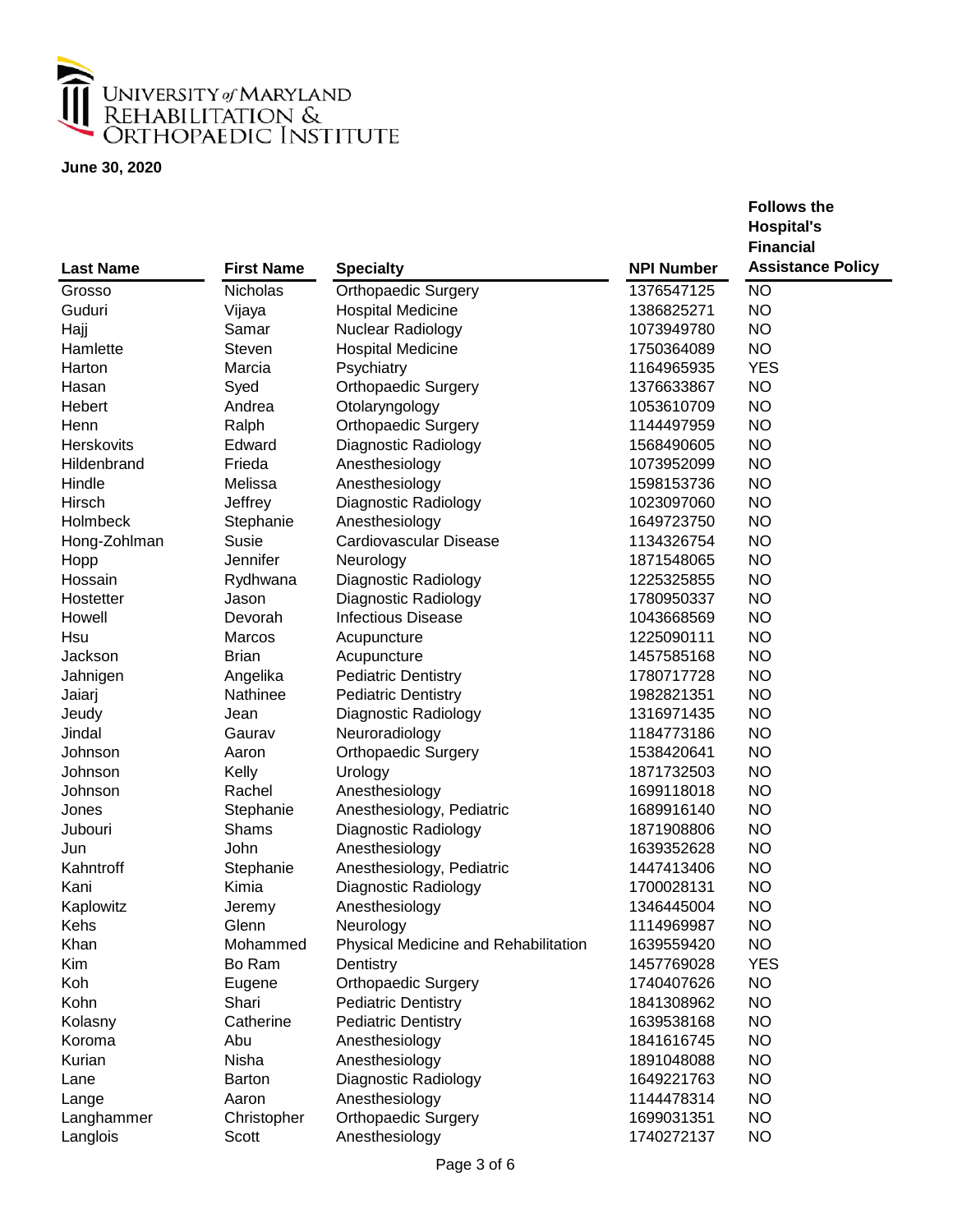

|                  |                   |                                      |                   | <b>Hospital's</b>        |
|------------------|-------------------|--------------------------------------|-------------------|--------------------------|
|                  |                   |                                      |                   | <b>Financial</b>         |
| <b>Last Name</b> | <b>First Name</b> | <b>Specialty</b>                     | <b>NPI Number</b> | <b>Assistance Policy</b> |
| Larivey          | Joseph            | Orthopaedic Surgery                  | 1164558581        | <b>NO</b>                |
| Lavin            | Robert            | Physical Medicine and Rehabilitation | 1487612263        | <b>NO</b>                |
| Lawrence         | Michael           | <b>Hospital Medicine</b>             | 1841362969        | <b>NO</b>                |
| Lee              | <b>Chee Hwee</b>  | Diagnostic Radiology                 | 1396127528        | <b>NO</b>                |
| Lee              | Khang             | Anesthesiology                       | 1265859490        | <b>NO</b>                |
| Lee              | Seung             | Pain Management                      | 1396935961        | <b>NO</b>                |
| Leone            | Nicholas          | Urology                              | 1386700789        | <b>NO</b>                |
| Leong            | Natalie           | <b>Orthopaedic Surgery</b>           | 1114217411        | <b>NO</b>                |
| Leventer         | Marvin            | Dentistry                            | 1407973274        | <b>NO</b>                |
| Lowe             | Stephen           | Diagnostic Radiology                 | 1740241371        | <b>NO</b>                |
| Luizaga Coca     | Gonzalo           | <b>Hospital Medicine</b>             | 1831331032        | <b>NO</b>                |
| Macko            | Richard           | Neurology, Stroke                    | 1427153683        | <b>NO</b>                |
| Makonnen         | Zelalem           | <b>Hospital Medicine</b>             | 1700826120        | <b>NO</b>                |
| Mangalapudi      | Amar              | Physical Medicine and Rehabilitation | 1801058219        | <b>NO</b>                |
| Masaschi-Sanchez | Miluska           | <b>Pediatric Dentistry</b>           | 1427461961        | <b>NO</b>                |
| <b>McCall</b>    | Dion              | Anesthesiology                       | 1477879799        | <b>NO</b>                |
| McGiveron        | Sean              | <b>Orthopaedic Surgery</b>           | 1205394723        | <b>NO</b>                |
| McIntosh         | <b>Theresa</b>    | <b>Orthopaedic Surgery</b>           | 1295927820        | <b>YES</b>               |
| Mehta            | Varun             | Diagnostic Radiology                 | 1073931572        | <b>NO</b>                |
| Melhem           | Elias             | Diagnostic Radiology                 | 1932145984        | <b>NO</b>                |
| Meredith         | Sean              | <b>Orthopaedic Surgery</b>           | 1265876569        | <b>NO</b>                |
| Merkle           | Thomas            | <b>Hospital Medicine</b>             | 1770786394        | <b>NO</b>                |
| Mewe-Pira        | Ngozi             | Pain Management                      | 1336364082        | <b>YES</b>               |
| Michael          | Miriam            | <b>Hospital Medicine</b>             | 1477565059        | <b>NO</b>                |
| Miller           | Timothy           | Diagnostic Radiology                 | 1326295742        | <b>NO</b>                |
| Milnes           | Vania             | Anesthesiology                       | 1518389840        | <b>NO</b>                |
| Mitchell         | Douglas           | <b>Hospital Medicine</b>             | 1083614481        | <b>NO</b>                |
| Mon              | Soe               | <b>Pediatric Dentistry</b>           | 1306106091        | <b>NO</b>                |
| Monte            | Ralph             | Psychology                           | 1689954174        | <b>YES</b>               |
| Morales          | Robert            | Diagnostic Radiology                 | 1619963204        | <b>NO</b>                |
| Mulligan         | Michael           | Diagnostic Radiology                 | 1972599553        | <b>NO</b>                |
| Mwaura           | David             | Anesthesiology                       | 1235409491        | <b>NO</b>                |
| Nandi            | Sumon             | <b>Orthopaedic Surgery</b>           | 1316114242        | <b>NO</b>                |
| Newnan           | Kathleen          | <b>Rehabilitation Medicine</b>       | 1164462560        | <b>NO</b>                |
| <b>Ng</b>        | Vincent           | <b>Orthopaedic Surgery</b>           | 1477748416        | <b>NO</b>                |
| Nguyen           | Peterson          | Anesthesiology                       | 1619479797        | NO.                      |
| Niemiec          | Teresa            | Anesthesiology, Pediatric            | 1023159944        | NO.                      |
| O'Connor         | Erin              | Diagnostic Radiology                 | 1487632584        | NO.                      |
| Olzmann          | Amy               | Psychology                           | 1255982690        | <b>YES</b>               |
| Packer           | Jonathan          | <b>Orthopaedic Surgery</b>           | 1780818674        | <b>NO</b>                |
| Papadimitriou    | John              | Pathology                            | 1760411672        | NO.                      |
| Papaminas        | Catherine         | Neuropsychology                      |                   | <b>YES</b>               |
| Parikh           | Rikesh            | Diagnostic Radiology                 | 1255697223        | <b>NO</b>                |
| Parikh           | Rishi             | Anesthesiology, Pediatric            | 1255607172        | <b>NO</b>                |
| Parlette         | Melena            | <b>Pediatric Dentistry</b>           | 1598076564        | NO.                      |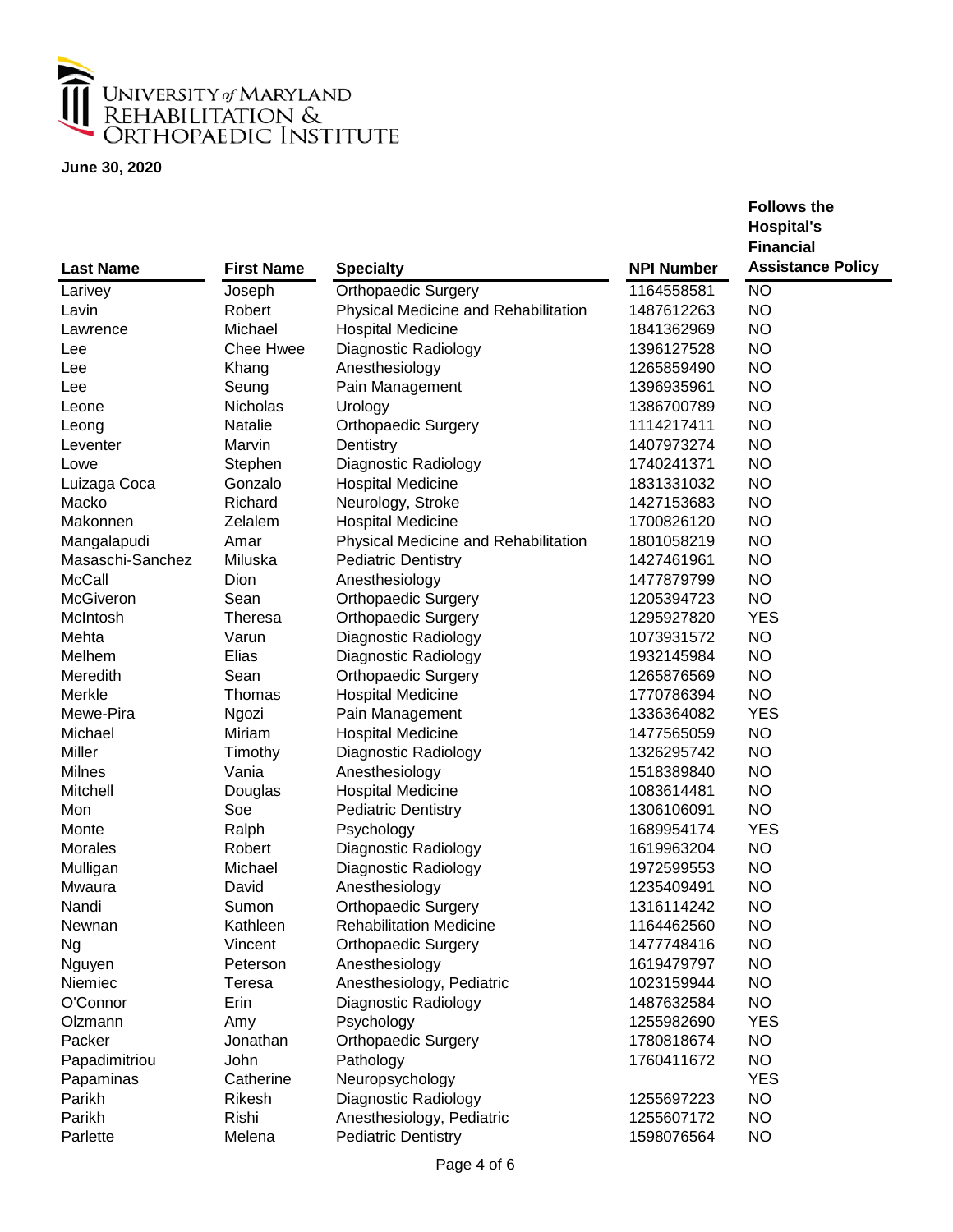

|                          |                             |                                      |                          | <b>Hospital's</b>        |
|--------------------------|-----------------------------|--------------------------------------|--------------------------|--------------------------|
|                          |                             |                                      |                          | <b>Financial</b>         |
| <b>Last Name</b>         | <b>First Name</b>           | <b>Specialty</b>                     | <b>NPI Number</b>        | <b>Assistance Policy</b> |
| Patel                    | Ghata                       | Dentistry                            | 1124479647               | <b>NO</b>                |
| Patel                    | Pratik                      | Diagnostic Radiology                 | 1396164513               | <b>NO</b>                |
| Pensy                    | Raymond                     | Orthopaedic Trauma                   | 1205929213               | <b>NO</b>                |
| Pervaiz                  | Khurram                     | <b>Orthopaedic Surgery</b>           | 1730372541               | <b>NO</b>                |
| Peters                   | Richard                     | Physical Medicine and Rehabilitation | 1053487314               | <b>NO</b>                |
| Pierce Hedrick           | Jaimie                      | <b>Orthopaedic Surgery</b>           | 1902115942               | <b>YES</b>               |
| Pollak                   | Andrew                      | <b>Orthopaedic Surgery</b>           | 1457394942               | <b>NO</b>                |
| Polsky                   | M. Brian                    | <b>Orthopaedic Surgery</b>           | 1144224916               | <b>NO</b>                |
| Powers                   | Tara                        | Anesthesiology                       | 1629312608               | <b>NO</b>                |
| Pratt-McCoy              | Kia                         | <b>Hospital Medicine</b>             | 1508892480               | <b>NO</b>                |
| Ptak                     | Thomas                      | Diagnostic Radiology                 | 1467436394               | <b>NO</b>                |
| Pugatch                  | Robert                      | Diagnostic Radiology                 | 1336133040               | <b>NO</b>                |
| Rabinowitz               | Ronald                      | <b>Infectious Disease</b>            | 1982648499               | <b>NO</b>                |
| Raghavan                 | Prashant                    | Diagnostic Radiology                 | 1740339787               | <b>NO</b>                |
| Rajagopal                | Ilaya                       | <b>Pediatric Dentistry</b>           | 1871625954               | <b>NO</b>                |
| Rakhmanin                | Vladimir                    | <b>Hospital Medicine</b>             | 1275524167               | <b>NO</b>                |
| Raum                     | Taylor                      | <b>Orthopaedic Surgery</b>           | 1376190009               | <b>YES</b>               |
| Reaves                   | Jared                       | Physical Medicine and Rehabilitation | 1679754188               | <b>NO</b>                |
| Reidler                  | Helen                       | Urology                              | 1639506553               | <b>NO</b>                |
| Resnik                   | Charles                     | Diagnostic Radiology                 | 1255325940               | <b>NO</b>                |
| Richard                  | Glenn                       | Diagnostic Radiology                 | 1932160041               | <b>NO</b>                |
| Richardson               | Shanta                      | <b>Pediatric Dentistry</b>           | 1205800729               | <b>NO</b>                |
| Ritmiller                | Michael                     | Urology                              | 1063473601               | <b>YES</b>               |
| Robinson                 | Marnie                      | Urology                              | 1295901999               | <b>NO</b>                |
| Rocksmith                | Eugenio                     | Neurology                            | 1225172554               | <b>NO</b>                |
| Ross                     | Jana                        | <b>Orthopaedic Surgery</b>           | 1356533897               | <b>NO</b>                |
| Rotberg                  | David                       | Anesthesiology                       | 1265829477               | <b>NO</b>                |
| Rouchon                  | Dahlia                      | Anesthesiology                       | 1356383533               | <b>NO</b>                |
| Rus                      | Violeta                     | Rheumatology                         | 1285681320               | <b>NO</b>                |
| Saggu                    | Prabhjot                    | <b>Hospital Medicine</b>             | 1063790590               | <b>NO</b>                |
| Saliski                  | Mary                        | Anesthesiology                       | 1043335532               | <b>NO</b>                |
| Samet                    | Ron                         | Anesthesiology                       | 1194757658               | <b>NO</b>                |
| Savarese                 | Anne                        | Anesthesiology, Pediatric            | 1639111602               | <b>NO</b>                |
| Scalea                   | Thomas                      | <b>Trauma Surgery</b>                | 1790763993               | <b>NO</b>                |
| Schnebly                 | Katherine                   | <b>Internal Medicine</b>             | 1164617379               | <b>NO</b>                |
| Sellers-Hannibal         | Tanya                       | Podiatry                             | 1972503829               | <b>NO</b>                |
| Shapiro                  | Andrew                      | Urology                              | 1407874852               | <b>NO</b>                |
| Shih                     | Sandra                      | <b>Pediatric Dentistry</b>           | 1295881597               | <b>NO</b>                |
| Shorofsky                | Stephen                     | Cardiovascular Disease               | 1124068721               | <b>NO</b>                |
| Shroff                   | Deven                       |                                      | 1154458974               | <b>NO</b>                |
|                          |                             | <b>Pediatric Dentistry</b>           |                          |                          |
| Siaton                   | <b>Bernadette</b><br>Ronald | Rheumatology                         | 1063547289<br>1205890506 | <b>NO</b>                |
| Silverman<br>Silverstein |                             | <b>Plastic Surgery</b>               |                          | <b>NO</b>                |
|                          | Scott                       | <b>Orthopaedic Surgery</b>           | 1336174309               | <b>NO</b>                |
| Simon                    | Rachael                     | Dentistry                            | 1417076191               | <b>NO</b>                |
| Skrenta                  | Allan                       | Diagnostic Radiology                 | 1306838636               | <b>NO</b>                |